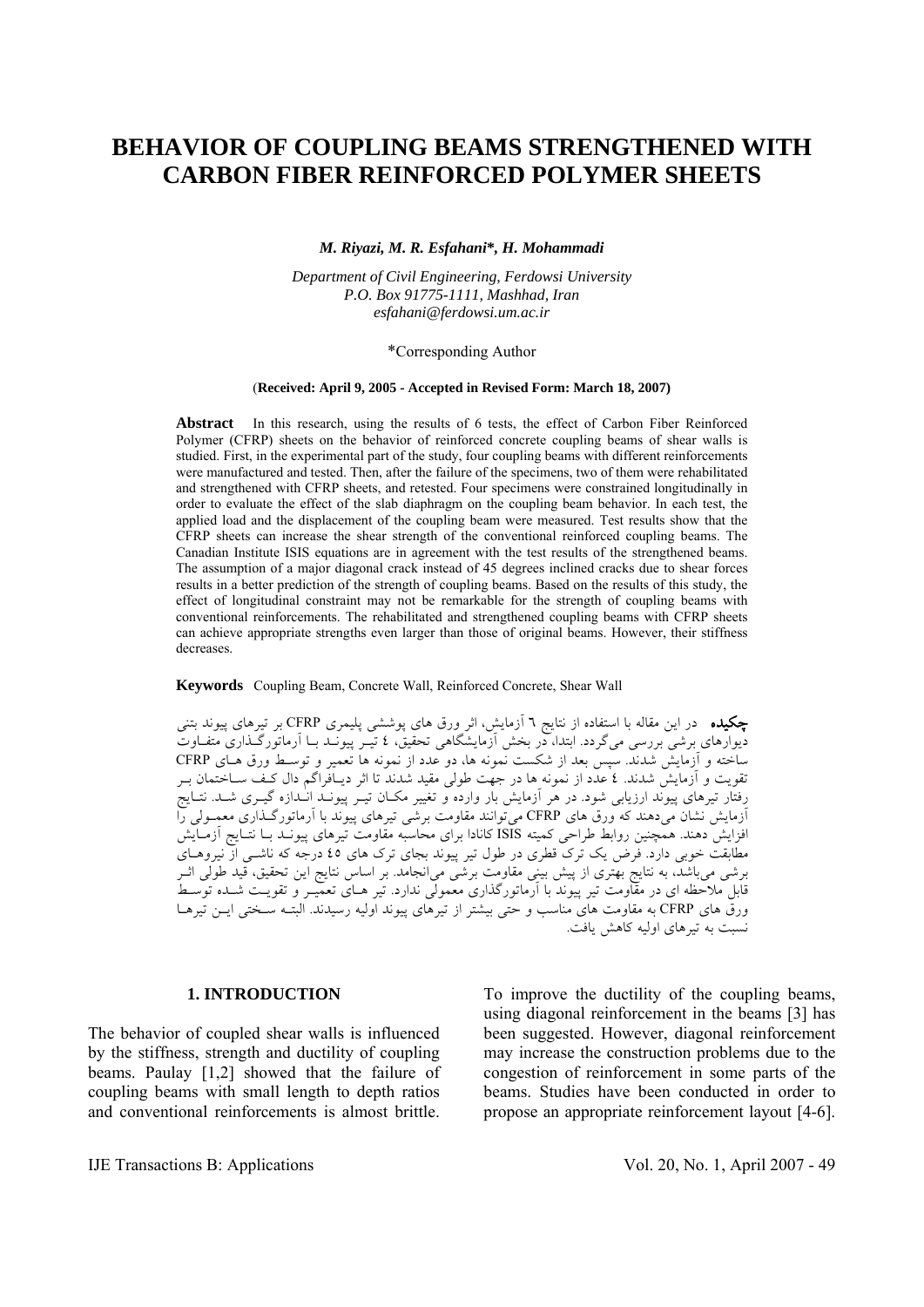In some researches, the use of steel plates or profiles has been performed [7,8]. In the present study, the effect of CFRP sheets on the strengthening of coupling beams is investigated. The use of external CFRP sheets can be useful because of their high strength and good performance. The efficiency of these materials in the improvement of seismic characteristics of coupling beams is not yet known. In most experimental studies, the effect of slab diaphragm on constraining the coupling beams has not been taken into account [9,10]. The longitudinal constraint may influence the strength and ductility of coupling beams [10]. In this study, four specimens have been longitudinally constrained in order to evaluate the constraining effect of the slab diaphragm on the strength and ductility of coupling beams.

## **2. TEST PROGRAM**

**2.1. Specimens** The present test program is the first part of an experimental study on the behavior of coupling beams. First, four coupling beams were manufactured and tested. After the testing of the specimens, two were rehabilitated and strengthened by CFRP sheets and retested. Four specimens were longitudinally constrained. Before the casting of each constrained specimen, one PVC pipe with a diameter of 30 mm was installed at the middle of the beam (Figure 1). The dimensions of specimens and reinforcement are shown in Figure 1.

 Figure 2 shows the specimens that have been strengthened with CFRP sheets. The details of the specimens including longitudinal and transverse reinforcing bars, concrete and steel strengths and longitudinal constraint are presented in Table 1.



**Figure 1**. Dimensions of specimens and reinforcement.



**Figure 2**. Specimens strengthened with CFRP sheets.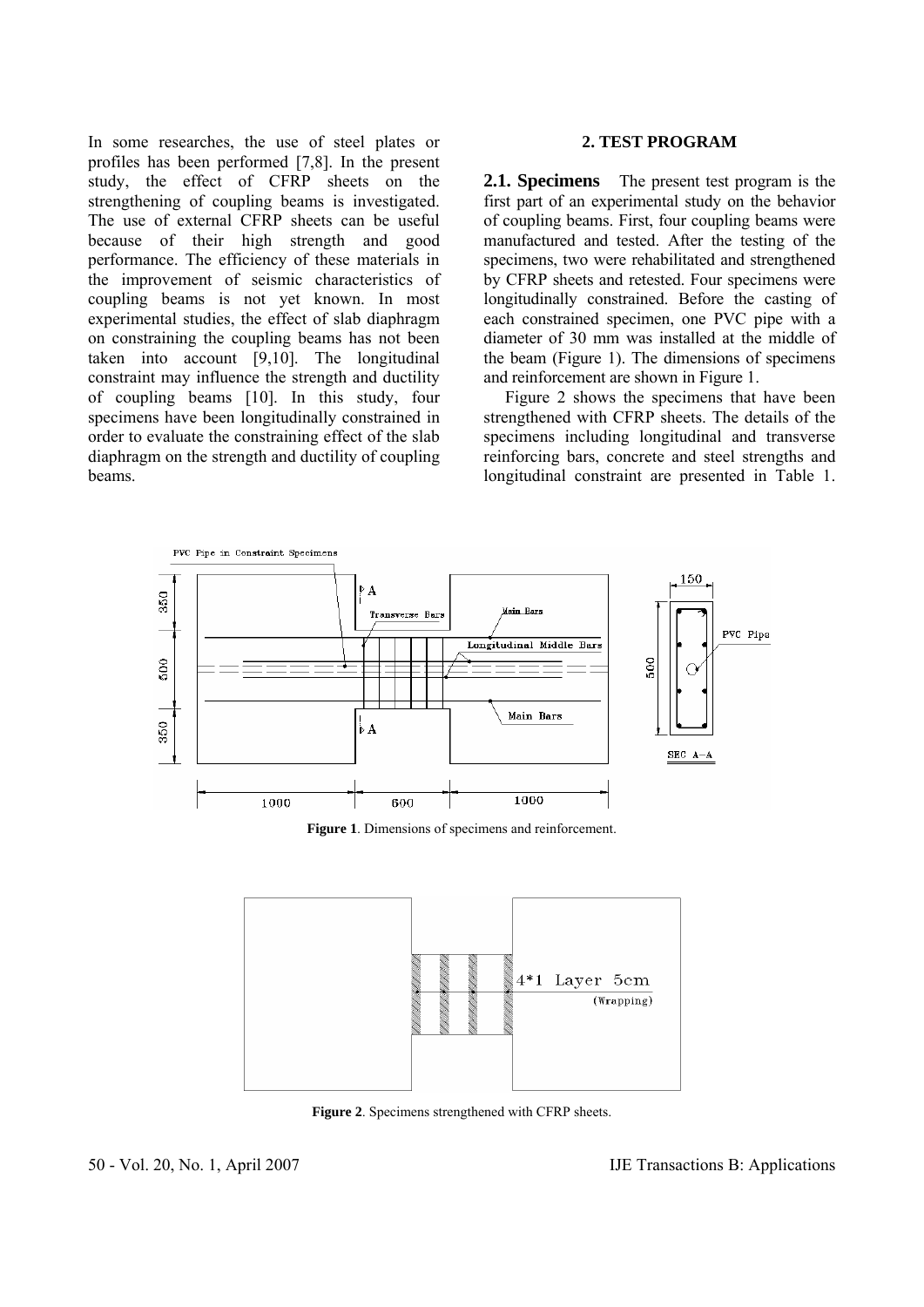The thickness of all of specimens was 150 mm. The type of CFRP sheets was C-sheet 240 with 3800 MPa ultimate strength and 240 GPa modulus of elasticity. The thickness of one layer of CFRP sheet was 0.176 mm and its ultimate strain was 1.55 percent. As shown in Figure 2, each strengthened specimen had 4 CFRP strips with a total width of  $20 \text{ cm}$  and  $70.4 \text{ mm}^2$  section area. Specimens P1, P3 and P4 had similar reinforcements except that P1 and P4 had 6 and P3 had 4 stirrups along the beam length. The main difference between specimens P1, P3 and P4 was the constraining condition (i.e. Specimen P1 was free and Specimen P3 and P4 were longitudinally constrained). Specimens P1 and P3 were rehabilitated and strengthened with CFRP Sheets after testing. The rehabilitated specimens were named P1-RE and P3-RE as shown in Table 1. Specimen S2 was strengthened with CFRP strips to study the effect of CFRP sheets on the strength of coupling beams. The amount of shear reinforcement in Specimen S2 was half of that in Specimens P1 and P4. Four specimens of P1, P3, P4 and S2, the steel bars and CFRP sheets were designed in order to have similar shear strength. The difference between the strengths of the specimens (as seen in Table 2) is due to the actual concrete strength and yield strength of reinforcing bars in different specimens. The methods used for shear strength calculation will be given in Section 4.

**2.2. Test Setup** A Test setup is shown in Figure 3. As shown in Figure 3, one side of the specimens was free and the other side was fixed to the strong floor by steel bars. A steel beam was fixed to the free end of the specimens in order to transfer the applied load from a displacement control hydraulic jack to the specimens. The axis of the applied load passed through the middle of each specimen. Therefore, the middle of the coupling beams was the point of inflection and two asymmetric moments were produced at the beam ends. These conditions are similar to the conditions of real coupling beams. Lateral movements of the specimens were prevented by appropriate facilities. Loads and displacements were measured using a computer aided data acquisition system. Before the casting of each constrained specimen, one PVC pipe with a 30 mm diameter was installed at the middle of the beam. By placing a high strength steel bar with a 20 mm diameter in the PVC pipe and anchoring its ends, the free elongation of the specimens was prevented. According to the previous studies [9,10], the specimens would expand longitudinally under loads, therefore the steel bar should always be in tensile. The load in the steel bar was measured using a load cell attached to one side of the bar (Figure 3).

## **3. TEST RESULTS**

**3.1. Load-Displacement Relationship** Figure 4 shows the load-displacement relationships of different coupling beams. Also, the measured and calculated strengths are compared in Table 2. Shear and bending strengths of specimens were calculated according to the proposed equations by ACI318-05 [11]. The proposed equations by the Canadian Institute ISIS were used for the calculation of specimens strengthened with CFRP sheets [12]. The maximum compressive strain of concrete was considered equal to 0.003, and all of the strength reduction factors were considered equal to 1.

**3.2. Failure Modes** The crack pattern and failure mode of specimens are shown in Figure 5. As shown in Figure 5, diagonal cracks occurred in all of the specimens. Diagonal cracks opened widely before shear failure in all specimens. However, the crack distribution is not the same in different coupling beams.

 Failure of Specimen S2 occurred suddenly with only one deep diagonal crack. All of the CFRP strips used for shear strengthening, fractured at beam failure.

# **4. ANALYSIS OF TEST RESULTS**

**4.1. Shear Strength of Coupling Beams**  According to ISIS [12], the shear strength of CFRP strips can be calculated by Equation 1 as follows:

$$
V_{frp} = \frac{E_{frp} \varepsilon_{frpe} A_{frp} d_{frp}}{S_{frp}}
$$
 (1)

IJE Transactions B: Applications Vol. 20, No. 1, April 2007 - 51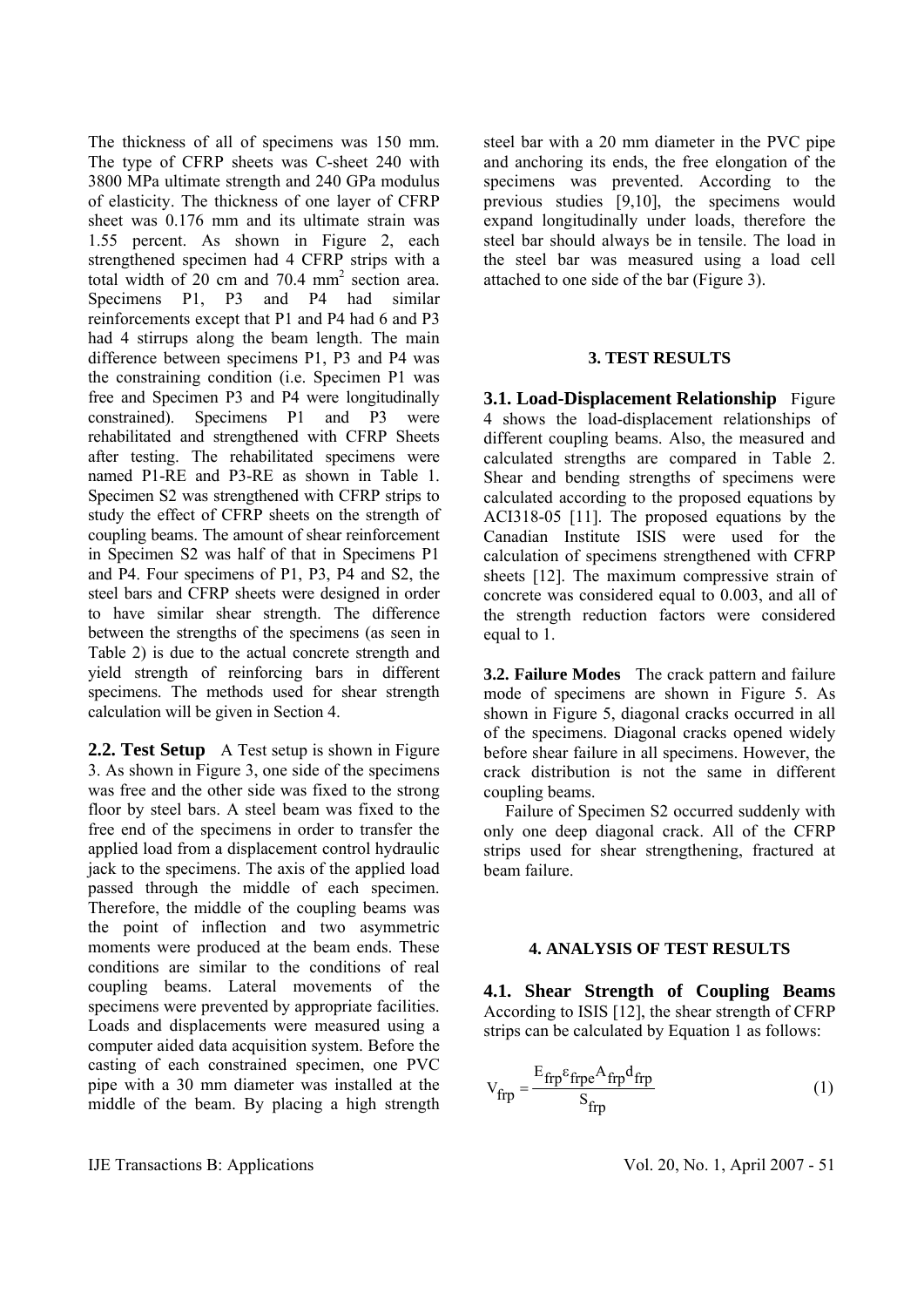where  $E_{\text{frp}}$  is the modulus of elasticity of CFRP sheets,  $A_{frp}$  is the section area of one strip,  $d_{frp}$  is the height of the beams,  $S_{frp}$  is the spacing between strips, and  $\varepsilon_{\text{fre}}$  is the effective strain of FRP sheets. The value of  $\varepsilon_{\text{free}}$  is considered equal to 0.004 for sections that are wrapped.

Equation 1 is based on the assumption of 45

degrees incline cracking due to shear forces. This assumption may only be appropriate for normal beams. However, as seen in the present study and observed by other researchers, in a coupling beam with small length to depth ratios, diagonal cracking occurs along the beam length. Therefore, it should be more appropriate to consider the effect of all

| Specimen       | $f'_{c}$ (MPa) | Long.       | Main Long. bar       | Middle long. bar | Transverse bar |
|----------------|----------------|-------------|----------------------|------------------|----------------|
|                |                | constraint  | $f_{v}$ (MPa)        | $f_{v}$ (MPa)    | $f_{v}$ (MPa)  |
| P <sub>1</sub> | 20             | Free        | $16 \Phi 2 \times 2$ | $12 \Phi 4$      | $8\Phi$ 6      |
|                |                |             | 510                  | 461              | 516            |
| P <sub>3</sub> | 20             | constrained | $16 \Phi 2 \times 2$ | $12 \Phi 4$      | $8\Phi4$       |
|                |                |             | 510                  | 461              | 516            |
| P4             | 20             | constrained | $16 \Phi 2 \times 2$ | $12 \Phi 4$      | $8\Phi$ 6      |
|                |                |             | 510                  | 445              | 427            |
| S <sub>2</sub> | 32             | constrained | $16 \Phi 2 \times 2$ | $8\Phi4$         | $8 \Phi 3$     |
|                |                |             | 510                  | 427              | 427            |
| $P1-RE$        | 25             | Free        | $16 \Phi 2 \times 2$ | $12 \Phi 4$      | $8\Phi$ 6      |
|                |                |             | 510                  | 461              | 516            |
| P3-RE          | 25             | constrained | $16 \Phi 2 \times 2$ | $12 \Phi 4$      | $8\Phi4$       |
|                |                |             | 510                  | 461              | 516            |

**TABLE 2. Comparison Between Beam Strengths.** 

| Beam             | (1)<br>$V_c$ | (2)<br>$V_{\rm s}$ | (3)<br>$V_{s}$ | (4)<br>$V_{\text{frp}}$  | (5)<br>$V'_{frp}$ | (6)<br>$V_{\rm b}$ | (7)<br>$V_{cal}$                                                | (8)<br>$V_{test}$ | $V_{test}$<br>${\rm V}_{\rm cal}$ |
|------------------|--------------|--------------------|----------------|--------------------------|-------------------|--------------------|-----------------------------------------------------------------|-------------------|-----------------------------------|
| P <sub>1</sub>   | 49.1         | 233.4              | 311.2          | $\blacksquare$           |                   | 389.5              | $V_c + V_s = 282.5$<br>$V_c + V_s = 348.4$                      | 333.1             | 1.18<br>0.92                      |
| P <sub>3</sub>   | 49.1         | 155.6              | 207.5          | $\blacksquare$           |                   | 389.5              | $V_c + V_s = 204.7$<br>$V_c + V_s = 255.6$                      | 256.0             | 1.25<br>1.00                      |
| <b>P4</b>        | 49.1         | 193.2              | 257.6          | $\overline{\phantom{a}}$ |                   | 387.1              | $V_c + V_s = 242.3$<br>$V_c + V_s = 306.7$                      | 315.7             | 1.30<br>1.03                      |
| S <sub>2</sub>   | 62.4         | 96.6               | 128.8          | 50.7                     | 67.6              | 332.0              | $V_c + V_s + V_{frp} = 209.7$<br>$V_c + V_s + V_{frn} = 258.8$  | 248.7             | 1.19<br>0.96                      |
| $P1-$<br>RE      | 49.4         | 224.5              | 299.3          | 50.7                     | 67.6              | 389.5              | $V_c + V_s + V_{frp} = 324.6$<br>$V_c + V_s' + V_{frp} = 416.3$ | 353.0             | 1.09<br>0.85                      |
| P3-<br><b>RE</b> | 49.4         | 149.7              | 199.5          | 50.7                     | 67.6              | 389.5              | $V_c + V_s + V_{frp} = 249.8$<br>$V_c + V_s + V_{frn} = 316.5$  | 313.9             | 1.26<br>0.99                      |

1. Shear strength of concrete, kN, 2. Shear strength of transverse reinforcement according to ACI, kN, 3. Shear strength that would be sustained across major diagonal by all stirrups at yield, kN, 4. Shear strength of CFRP sheets, kN

5. Shear strength that would be sustained across major diagonal by all CFRP strips

6. Maximum shear force related to bending strength, kN, 7. Calculated shear

strength, kN, 8. Measured shear strength in a test, kN.

52 - Vol. 20, No. 1, April 2007 IJE Transactions B: Applications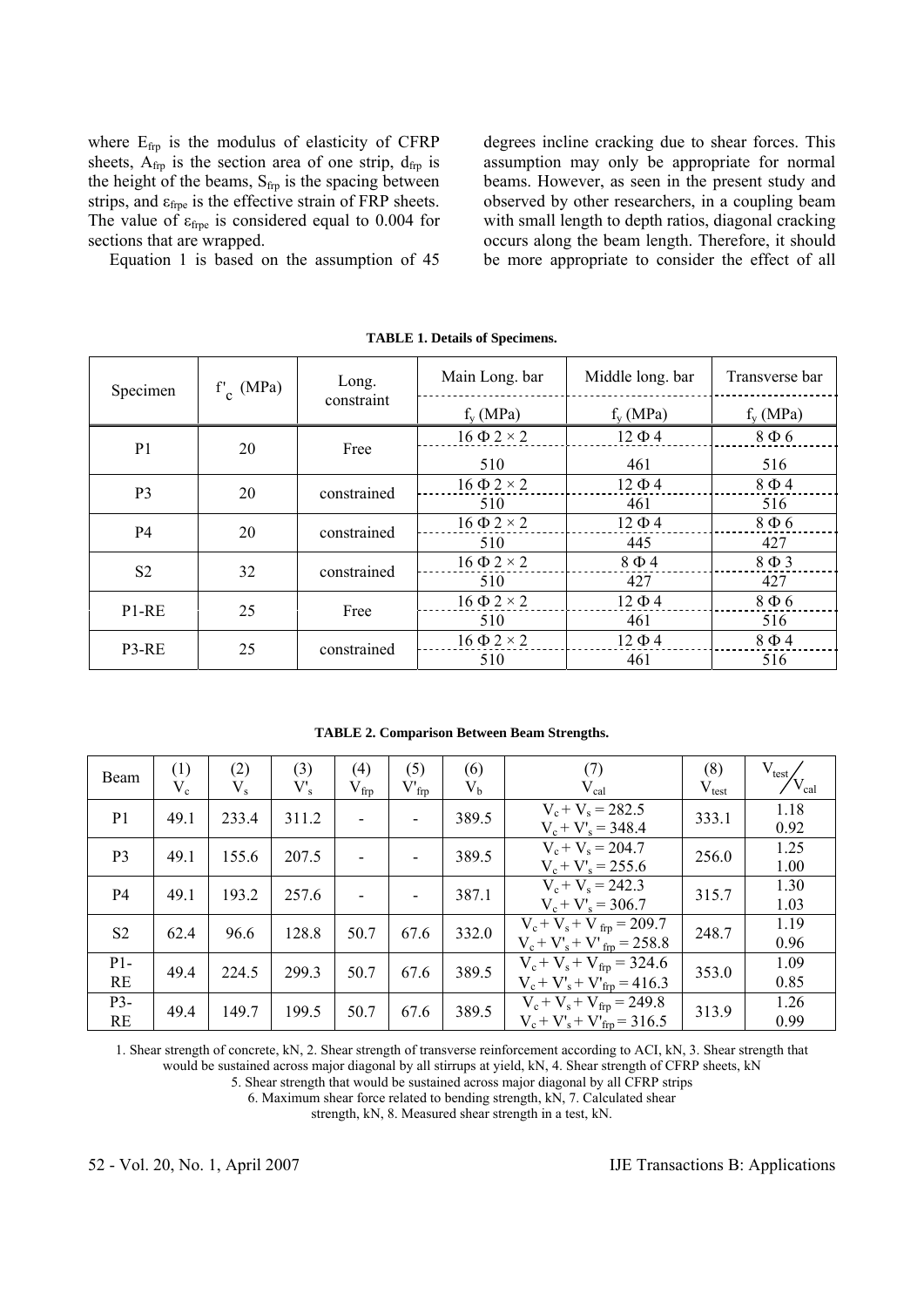



**Figure 3**. Test setup.

CFRP strips in the calculation of the beam shear strength. To account for the effect of all CFRP strips in shear strength, Equation 1 is modified as follows:

$$
V'_{frp} = E_{frp} \varepsilon_{frpe} A_{frp} .
$$
 (2)

where n is the number of strips cut by the major diagonal crack.

For the values of the  $V_{\text{test}}/V_{\text{cal}}$  ratio in Table 2, the average of the  $V_{test}/V_{cal}$  values using Equation 1 is 1.21 with a standard deviation of 0.07. If Equation 2 is used in the calculation of  $V_{cal}$ , the

IJE Transactions B: Applications Vol. 20, No. 1, April 2007 - 53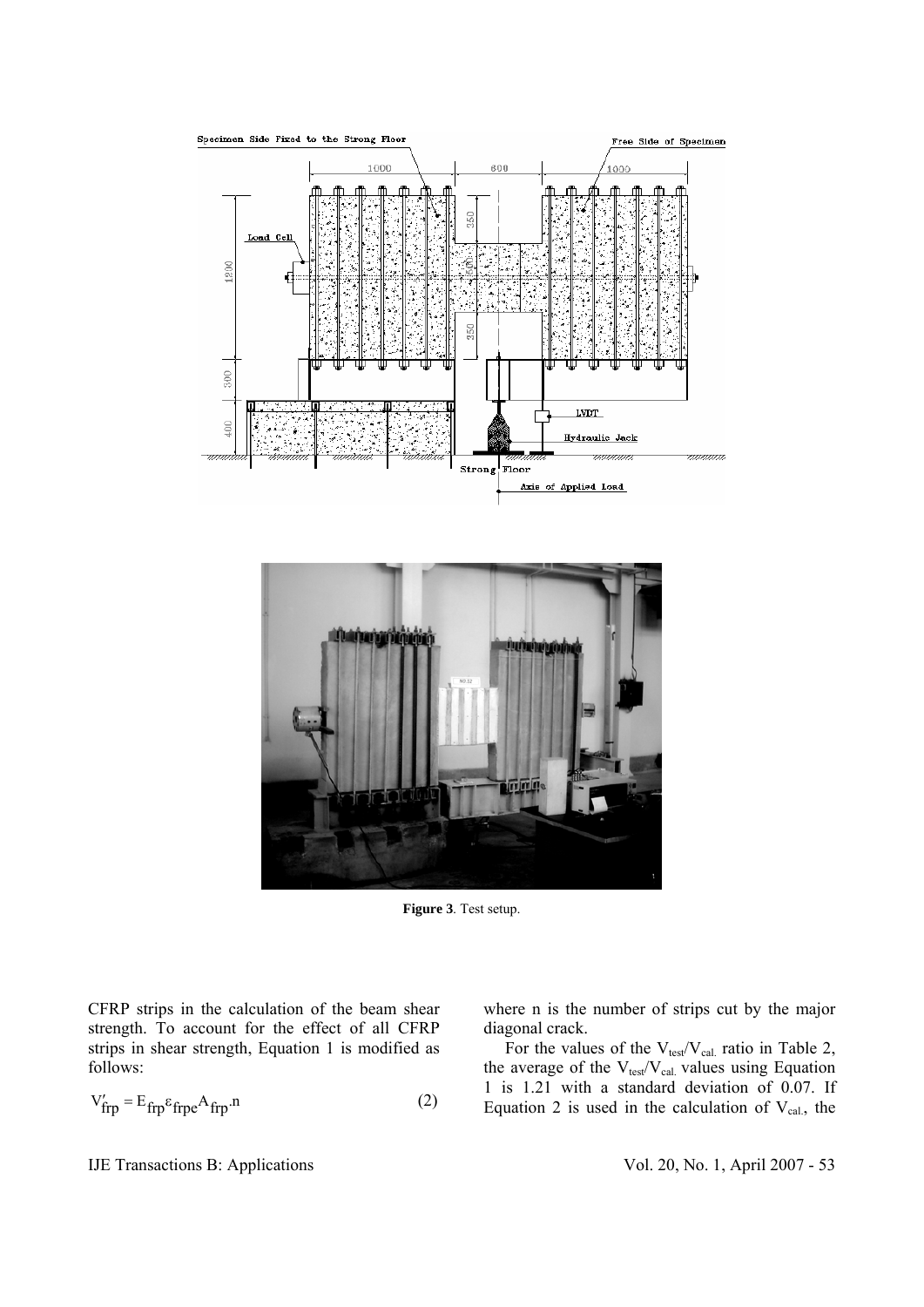

**Figure 4**. Load-displacement relationships.

average of the  $V_{test}/V_{cal}$  values is 0.96 with a standard deviation of 0.06. Therefore, the assumption of diagonal cracks instead of 45 degrees incline cracks due to shear forces (i.e. accounting for all transverse reinforcement and CFRP sheets in the calculation of  $V_{cal}$ ) results in a better prediction of the strength of coupling beams.

 To prevent bending failure in specimens, adequate longitudinal reinforcement should be provided in coupling beams. The bending moment capacity  $M_s$  due to the longitudinal reinforcement results in a shear force  $V_b$  as shown in Figure 6. The value of  $V_b$  is calculated by the following equation:

$$
V_b = \frac{2M_s}{L}
$$
 (3)

where  $M_s$  is the bending strength according to ACI318-05, and L is the length of the coupling beam. Shear failure occurs in a specimen if shear strength  $V_{cal}$  (Table 2) is less than  $V_b$ . As seen in Table 2, the value of  $V_b$  is larger than  $V_{cal}$  in all specimens. Test results also showed shear failure in all specimens. For calculating the bending strength of specimens, the effect of all longitudinal bars distributed over the height of the sections was considered.

As shown in Table 2, the calculated shear

54 - Vol. 20, No. 1, April 2007 IJE Transactions B: Applications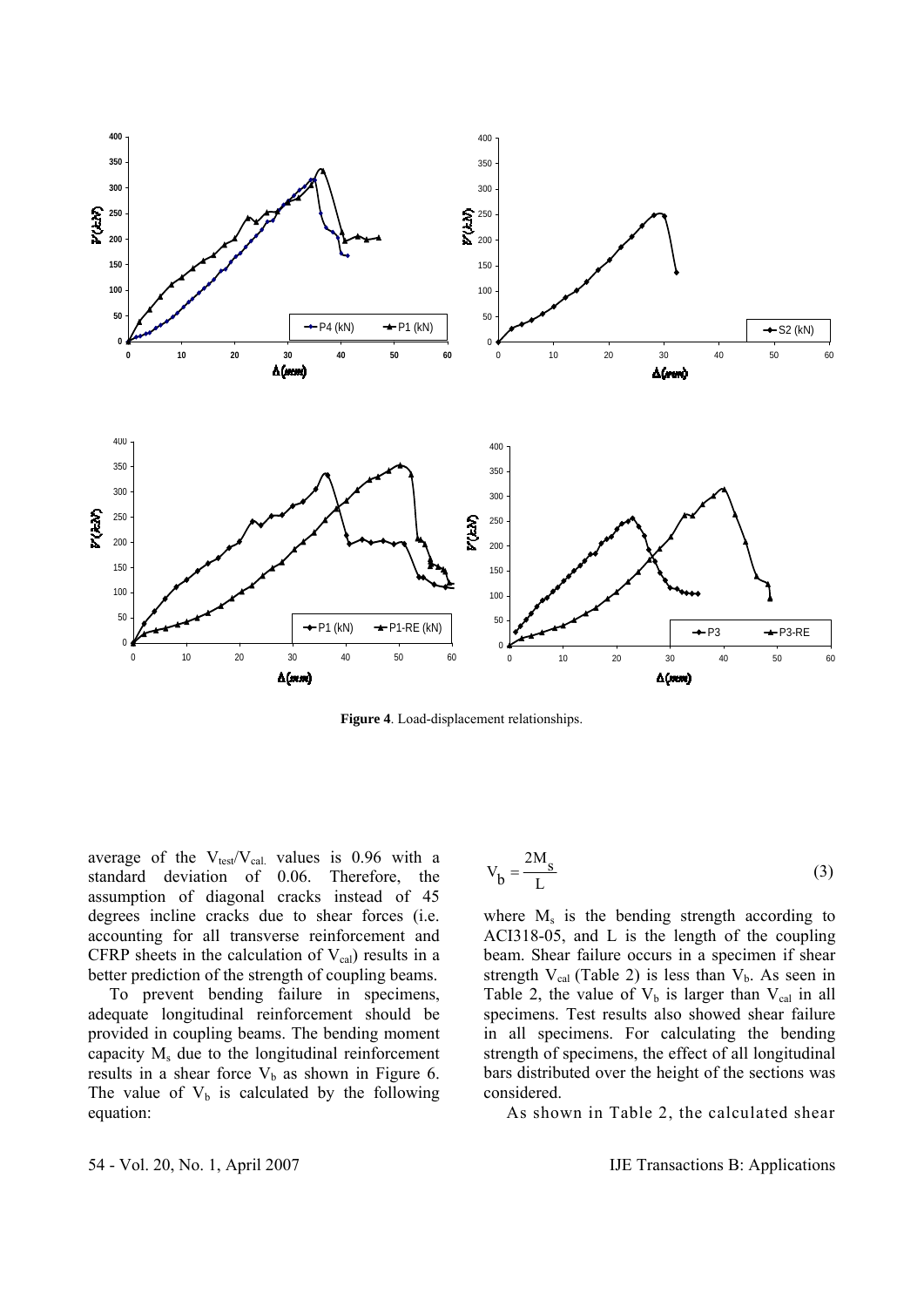













**Figure 5**. Crack pattern and failure mode of specimens.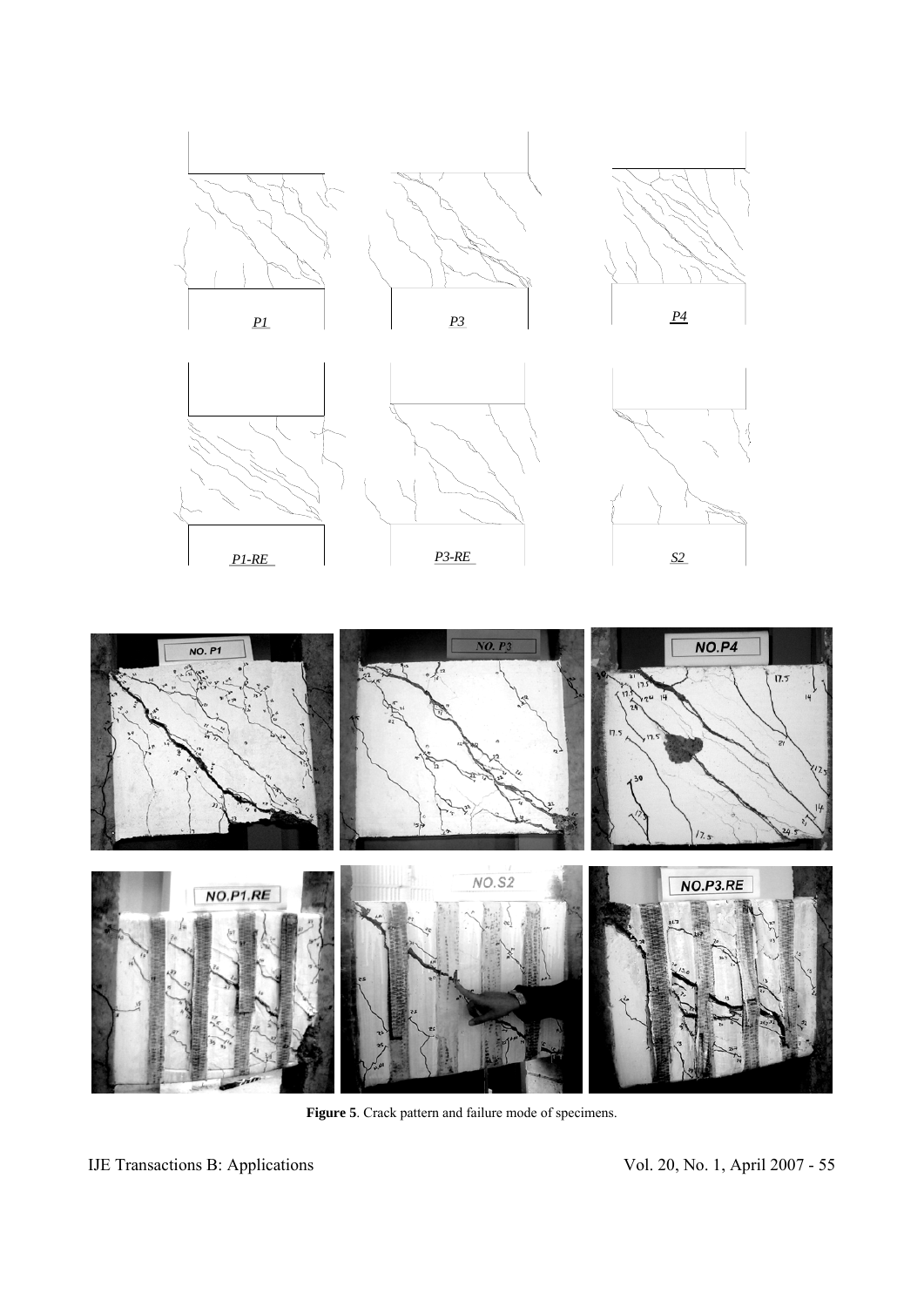strengths using V'<sub>s</sub> and V'<sub>frp</sub> have more agreement with the test results in most cases. The main reason may be that in beams with diagonal cracks, all of the stirrups have participated in carrying the load. The values of  $V_{\text{test}}/V_{\text{cal}}$  in Table 2 show that with the exception of specimen P1-RE, the correlation between test results and calculated values is more appropriate when  $V_s$  is used instead of  $V_s$ . In specimen P1-RE a complete diagonal crack did not take place and one CFRP strip did not fracture at beam failure (Figure 7).

**4.2. Constraining Effect** Some experimental researches have shown that coupling beams longitudinally expand under loads in tests [9,10]. However, in real structures, this may not take place because of the constraining effect of slab diaphragm and high rigidity of shear walls. In the present research, the expansions of some specimens were prevented using a longitudinal bar to account for the effect of the slab diaphragm. The longitudinal bar was installed in PVC pipes located at the middle of the specimens and anchored at their two ends using two nuts. To eliminate the spacing between the nuts and the specimens, an initial tensile force was applied to the bar by fixing the nuts. Due to elongation of the specimens during loading, tensile forces were applied to the bar. These forces were recorded by a load cell.

 Table 3 shows the measured axial loads in the constraint specimens before and during loading. Also, this table presents vertical displacements of one end of the beams related to the other end at maximum shear and axial forces.

 Specimens P1 and P4 were similar except that Specimen P4 was constrained against expansion. As shown in Table 2 and Figure 4, the behavior of these two specimens is not very different. Also, the results in Table 3 show that the longitudinal constraint loads are not significant. Therefore, the effect of longitudinal constraint may not be remarkable for the strength of coupling beams with conventional reinforcement. The effect of the longitudinal constraint may be significant in coupling beams with diagonal reinforcement. Another test program is needed to be able to reach a conclusion on the effect of longitudinal constraint on the behavior of coupling beams. In the second part of the study, it is planned to manufacture and test specimens with diagonal



**Figure 6**. Equilibrium condition in a coupling beam.



**Figure 7**. Crack pattern in Specimen P1-RE after complete failure.

reinforcement for further investigation on the effect of longitudinal constraints.

**4.3. Rehabilitated Specimens** As mentioned earlier, Specimens P1 and P3 were rehabilitated and strengthened by CFRP sheets in order to study the effects of rehabilitation of damaged specimens due to excessive loads. The results of the rehabilitated specimens P1-RE and P3-RE are given in Table 2. Figure 4 compares the behavior of the original and rehabilitated specimens under loading until their failure. As seen in Figure 4, the rehabilitated specimens have achieved the strength of the original specimens. However, the stiffness of these specimens has decreased. The reduction of the stiffness of the rehabilitated specimens can be due to the formation of gaps between the first and second concretes in the rehabilitation process.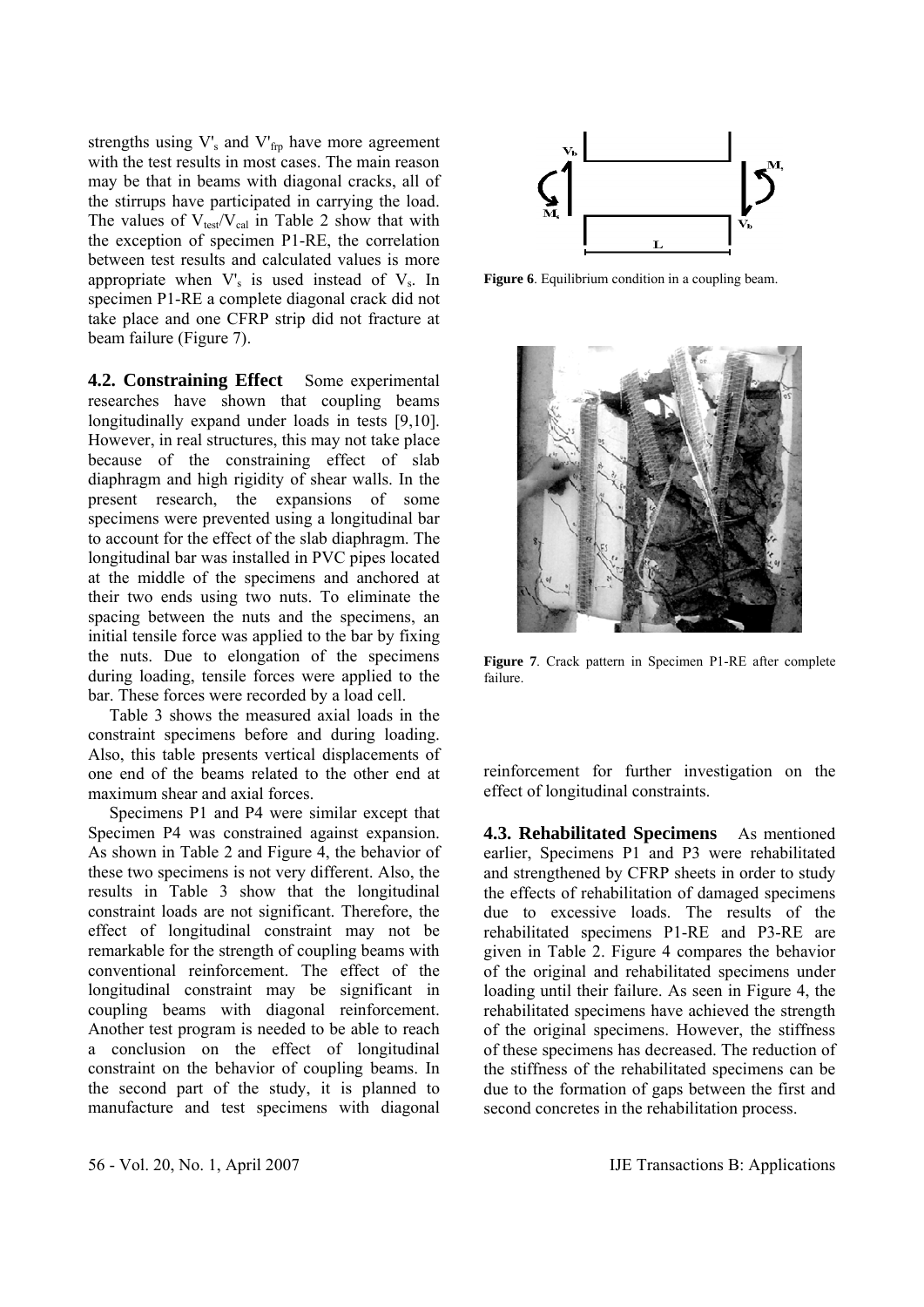| Specimen       | Primary axial force<br>$F_0$ (kN) | Maximum axial<br>force<br>$F_{\text{max}}$ (kN) | Disp. at $F_{\text{max}}$<br>(mm) | Disp. At $V_{test}$<br>(mm) |
|----------------|-----------------------------------|-------------------------------------------------|-----------------------------------|-----------------------------|
| P <sub>3</sub> | Not recorded                      | Not recorded                                    | Not recorded                      | 23                          |
| P4             | 18                                | 42.61                                           | 35.09                             | 34.286                      |
| S <sub>2</sub> | 18                                | 32.71                                           | 30.145                            | 28.217                      |
| P3-RE          | 18                                | 45.62                                           | 40.145                            | 40.145                      |

**TABLE 3. Axial Forces of Tensile Bars and Vertical Displacements of on End of the Coupling Beams.** 

#### **5. CONCLUSIONS**

In the present research, the behavior of coupling beams in coupled shear walls was studied. Based on the test results and the comparison between measured and calculated values, the following conclusions can be drawn.

- The assumption of a major diagonal crack instead of 45 degrees incline cracks due to shear forces results in a better prediction of the strength of coupling beams. In this case all transverse reinforcement and CFRP sheets along the beam length are accounting for in the calculation of shear strength.
- Based on the results of this study, the effect of longitudinal constraint may not be remarkable for the strength of coupling beams with conventional reinforcement.
- In shear strengthening with CFRP strips, Canadian Institute ISIS equations are in agreement with the test results.
- The rehabilitated and strengthened coupling beams with CFRP sheets can achieve appropriate strengths even larger than those of the original beams. However, their stiffness decreases.

## **6. REFERENCES**

1. Paulay, T., "Coupling Beams of Reinforced Concrete

IJE Transactions B: Applications Vol. 20, No. 1, April 2007 - 57

Shear Walls", *Journal of Structural. Division*, Vol. 97, No. ST3, (1971), 843-862.

- 2. Paulay, T., "Simulated Seismic Loading of Spandrel Beams", *Journal of Structural. Division*, Vol. 97, No. ST9, (1971), 2407-2419.
- 3. Paulay, T. and Binney, J. R., "Diagonally Reinforced Coupling Beams of Shear Walls", Shear in Reinforced Concrete, SP-42, American Concrete Institute, Farmington Hill, Michigan, (1974), 579-598.
- 4. Tassios, TP., Moretti, M. and Bezas, A., "On the Behavior and Ductility of Reinforced concrete coupling Beams of Shear Walls", *ACI Structural Journal*, Vol. 93, No. 6, (1996), 711-720.
- 5. Galano, L. and Vignoli, A., "Seismic Behavior of Short Coupling Beams With Different Reinforcement Layouts", *ACI Structural Journal*, Vol. 97, No. 6, (2000), 876-885.
- 6. Tegos, I. A. and Penelis, G. Gr., "Seismic Resistance of Short Columns and Coupling Beams Reinforced with Inclined Bars", *ACI Structural Journal*, Vol. 85, No. 1, (1988), 82-88.
- 7. Harries, K. A., Mitchell, D., Cook, W. and Redwood, R., "Seismic Response of Steel Beams coupling Concrete Walls", *Journal of Structural Engineering*, Vol. 119, No. 12, (1993), 3611-3629.
- 8. Shahrooz, B. M., Remmetter, M. E. and Qin, F., "Seismic Design and Performance of Composite Coupled Walls", *Journal of Structural Engineering*, Vol. 119, No. 11, (1993), 3291-3309.
- 9. Paulay, T. and Priestley, M. J. N., "Seismic Design of Reinforced Concrete and Masonry Buildings, New York, Wiley, (1992).
- 10. Zhao, Z. Z., Kwan, A. K. H. and He, X. G., "Nonlinear Finite Element Analysis of Deep Reinforced Concrete Coupling Beams", *Engineering Structure*, Vol. 26, (2004), 13-25.
- 11. ACI Committee, "Building Code Requirements for Structural Concrete (ACI 318-05) and Commentary (ACI 318R-05), American Concrete Institute",